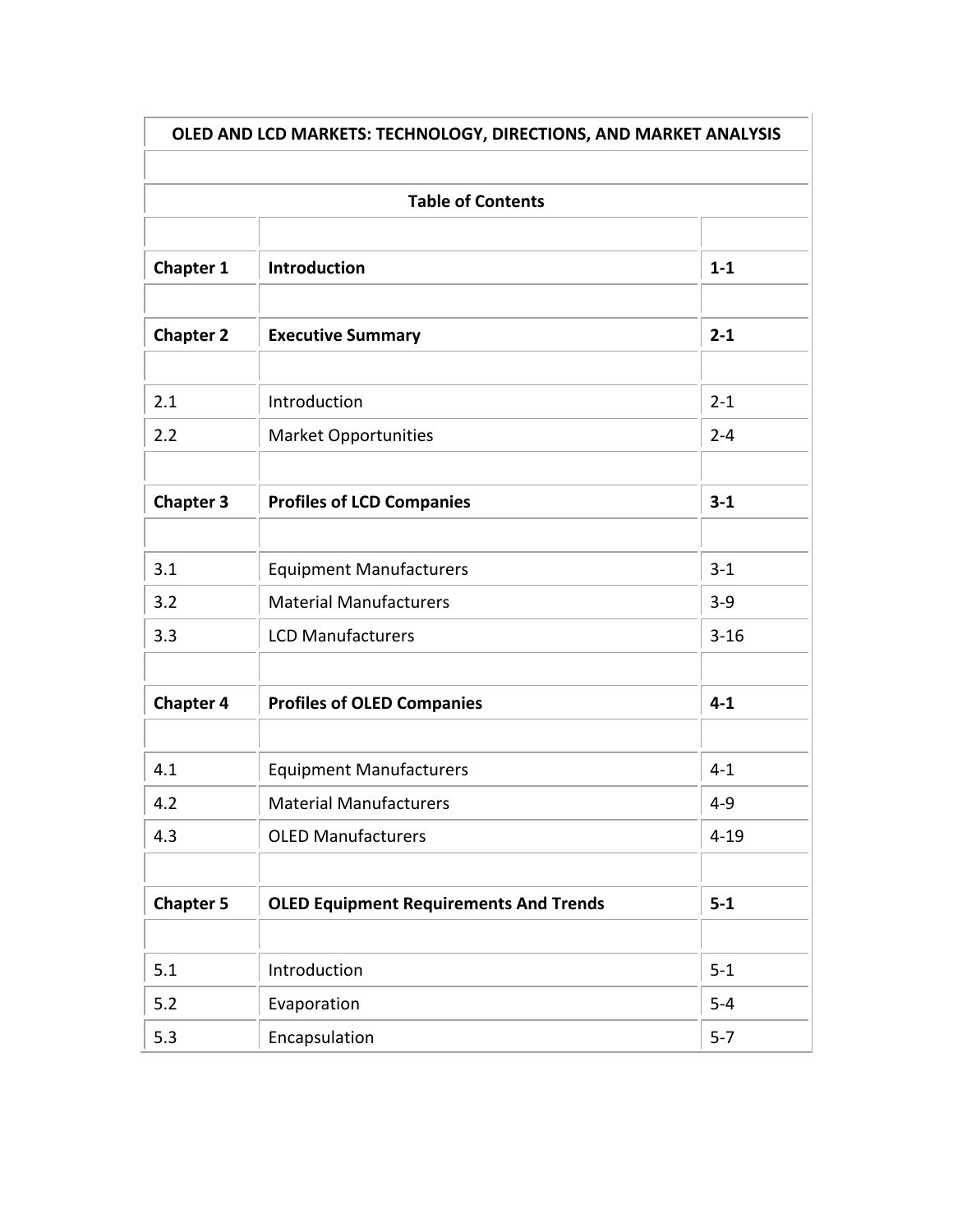| 5.3.1            | <b>Chemical Vapor Deposition Technology</b>  | $5 - 9$  |
|------------------|----------------------------------------------|----------|
| 5.3.2            | <b>Atomic Layer Deposition Technology</b>    | $5 - 10$ |
| 5.3.3            | Ink Jet                                      | $5 - 11$ |
| 5.3.4            | <b>Other Encapsulation Methods</b>           | $5 - 12$ |
|                  |                                              |          |
| <b>Chapter 6</b> | <b>LCD Equipment Requirements And Trends</b> | $6 - 1$  |
|                  |                                              |          |
| 6.1              | Introduction                                 | $6 - 1$  |
| 6.2              | Microlithography                             | $6 - 23$ |
| 6.2.1            | <b>Proximity Printing</b>                    | $6 - 23$ |
| 6.2.2            | <b>Scanning Projection</b>                   | $6 - 24$ |
| 6.2.3            | Step-and-Repeat                              | $6 - 25$ |
| o                | Image Field Stitching                        | $6 - 28$ |
| o                | Overlay                                      | $6 - 29$ |
| 6.3              | Deposition                                   | $6 - 30$ |
| 6.3.1            | <b>CVD</b>                                   | $6 - 30$ |
| 6.3.2            | Sputtering                                   | $6 - 38$ |
| 6.4              | <b>Rapid Thermal Processing</b>              | $6 - 43$ |
| 6.5              | Etch/Strip/Clean                             | $6 - 45$ |
| 6.5.1            | Etching                                      | $6 - 45$ |
| o                | Plasma Etching                               | $6 - 45$ |
| o                | <b>Wet Chemical Etching</b>                  | $6 - 47$ |
| 6.5.2            | <b>Photoresist Stripping</b>                 | $6 - 50$ |
| 6.5.3            | Cleaning                                     | $6 - 51$ |
| 6.6              | <b>Inspection Systems</b>                    | $6 - 54$ |
| 6.7              | <b>Test Systems</b>                          | $6 - 59$ |
| 6.7.1            | <b>Technology Capabilities</b>               | $6 - 59$ |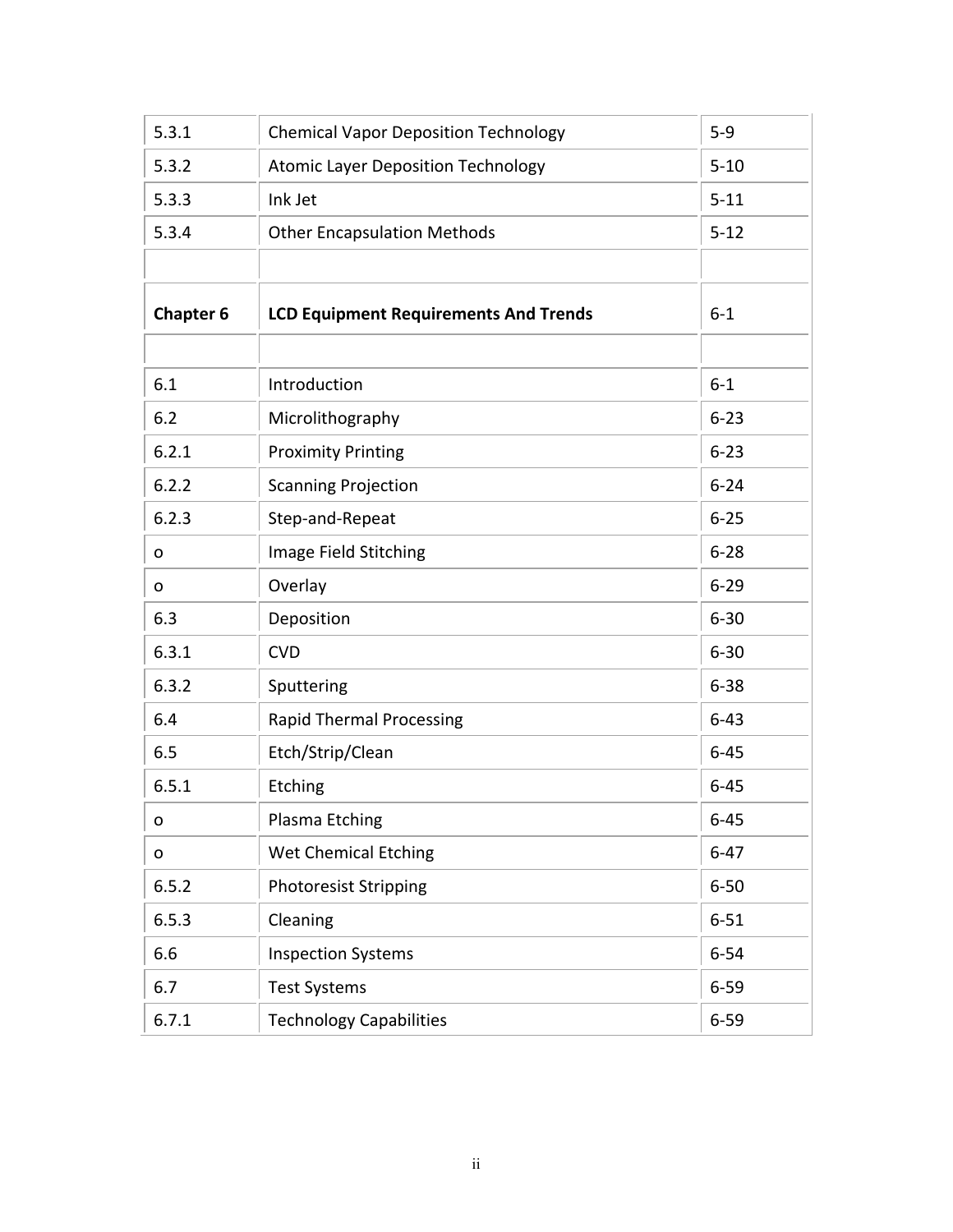| 0                | Voltage/Capacitance Imaging                  | $6 - 59$ |
|------------------|----------------------------------------------|----------|
| o                | <b>Ohmic/Continuity Test</b>                 | $6 - 59$ |
| 0                | <b>Charge Sensing</b>                        | $6 - 60$ |
| o                | <b>Forward Admittance Sensing</b>            | $6 - 60$ |
| o                | <b>E-Beam Test</b>                           | $6 - 60$ |
| 6.7.2            | <b>Yield Improvements</b>                    | $6 - 64$ |
| 6.8              | Repair                                       | $6 - 65$ |
|                  |                                              |          |
| <b>Chapter 7</b> | <b>OLED Material Requirements and Trends</b> | $7 - 1$  |
|                  |                                              |          |
| 7.1              | Introduction                                 | $7 - 1$  |
| 7.2              | <b>Material Trends</b>                       | $7 - 4$  |
| 7.3              | <b>Flexible Substrates</b>                   | $7 - 5$  |
| 7.3.1            | Film Polyimide                               | $7 - 5$  |
| 7.3.2            | <b>Solution Polyimide</b>                    | $7 - 5$  |
|                  |                                              |          |
| <b>Chapter 8</b> | <b>Material Requirements and Trends</b>      | $8 - 1$  |
|                  |                                              |          |
| 8.1              | <b>Substrates</b>                            | $8 - 1$  |
| 8.1.1            | <b>Material Types</b>                        | $8 - 1$  |
| 8.1.2            | <b>Quality Issues</b>                        | $8 - 2$  |
| 8.1.3            | <b>Trends</b>                                | $8 - 3$  |
| o                | Larger Substrates                            | $8 - 3$  |
| o                | <b>Thinner Substrates</b>                    | $8 - 3$  |
| o                | <b>Better Surface</b>                        | $8 - 3$  |
| o                | Manufacturers                                | $8 - 3$  |
| 8.2              | Liquid Crystals                              | $8-6$    |
| 8.3              | Alignment Layer                              | $8 - 10$ |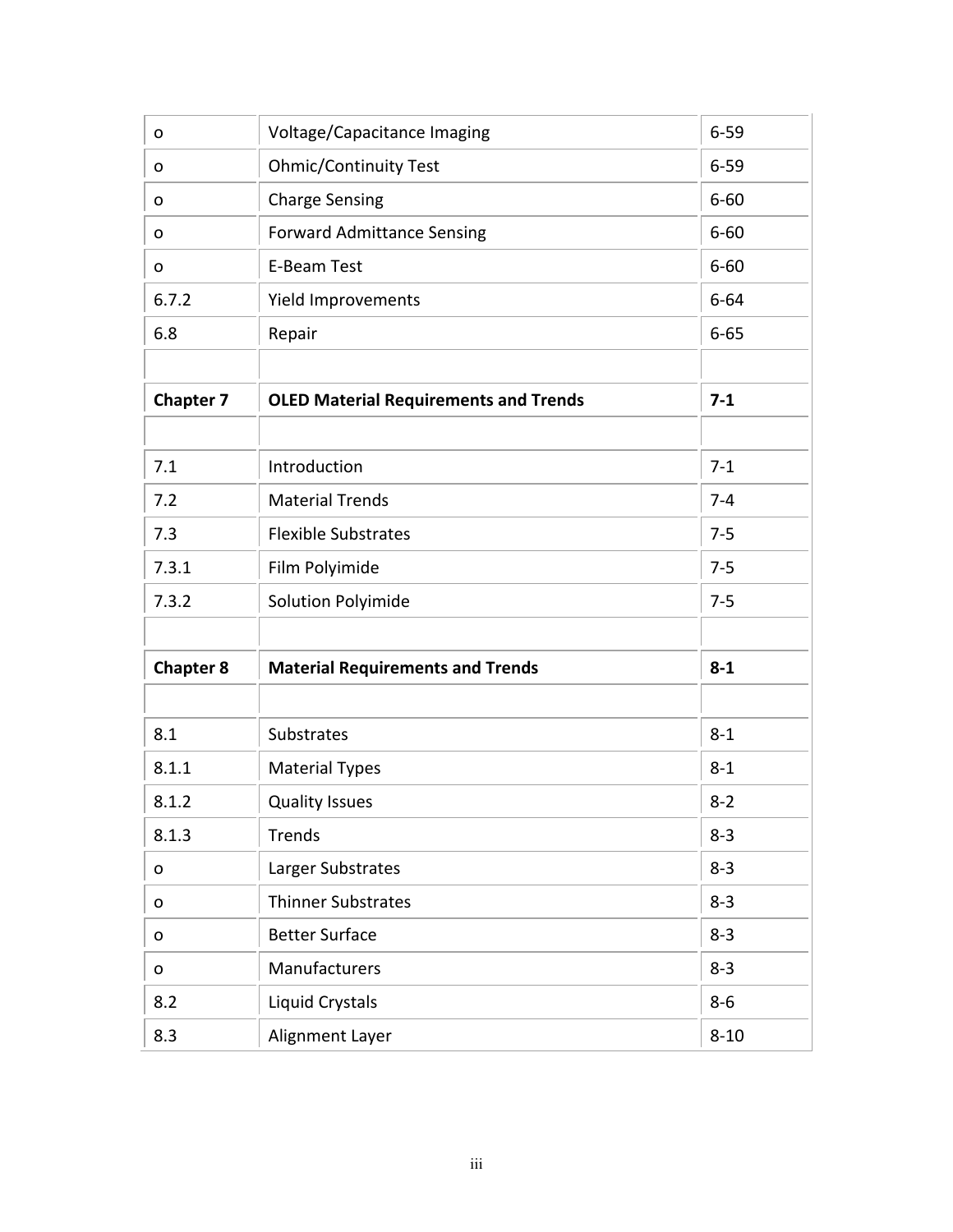| 8.3.1             | <b>Material Properties</b>                  | $8 - 10$  |
|-------------------|---------------------------------------------|-----------|
| 8.3.2             | <b>Alignment Methods</b>                    | $8 - 11$  |
| 8.3.3             | <b>Material Trends</b>                      | $8 - 17$  |
| 8.4               | <b>Color Filters</b>                        | $8 - 19$  |
| 8.4.1             | <b>Materials</b>                            | $8 - 19$  |
| 8.5               | <b>Polarizer Films</b>                      | $8 - 26$  |
| 8.5.1             | <b>Material Properties and Trends</b>       | $8 - 26$  |
| 8.6               | <b>Backplanes</b>                           | $8 - 34$  |
| 8.6.1             | Amorphous Silicon                           | $8 - 34$  |
| 8.6.2             | <b>LTPS</b>                                 | $8 - 34$  |
| 8.6.3             | <b>IGZO</b>                                 | $8 - 37$  |
|                   |                                             |           |
| <b>Chapter 9</b>  | <b>Display Market Forecast</b>              | $9 - 1$   |
|                   |                                             |           |
| 9.1               | <b>Getting To Market</b>                    | $9 - 1$   |
| 9.2               | <b>Market Forecast Assumptions</b>          | $9 - 8$   |
| 9.3               | <b>LCD Market Forecast</b>                  | $9 - 9$   |
| 9.4               | <b>OLED Display Market Forecast</b>         | $9 - 26$  |
|                   |                                             |           |
| <b>Chapter 10</b> | <b>Equipment Market Forecast and Trends</b> | $10 - 1$  |
|                   |                                             |           |
| 10.1              | Lithography                                 | $10-1$    |
| 10.2              | Plasma Etching and Stripping                | $10-3$    |
| 10.3              | Thin Film Deposition                        | $10-5$    |
| 10.4              | Wet Etching and Cleaning                    | $10-7$    |
| 10.5              | <b>Photoresist Processing</b>               | $10-9$    |
| 10.6              | Inspection/Repair                           | $10 - 11$ |
| 10.7              | <b>Total Equipment Market</b>               | $10-13$   |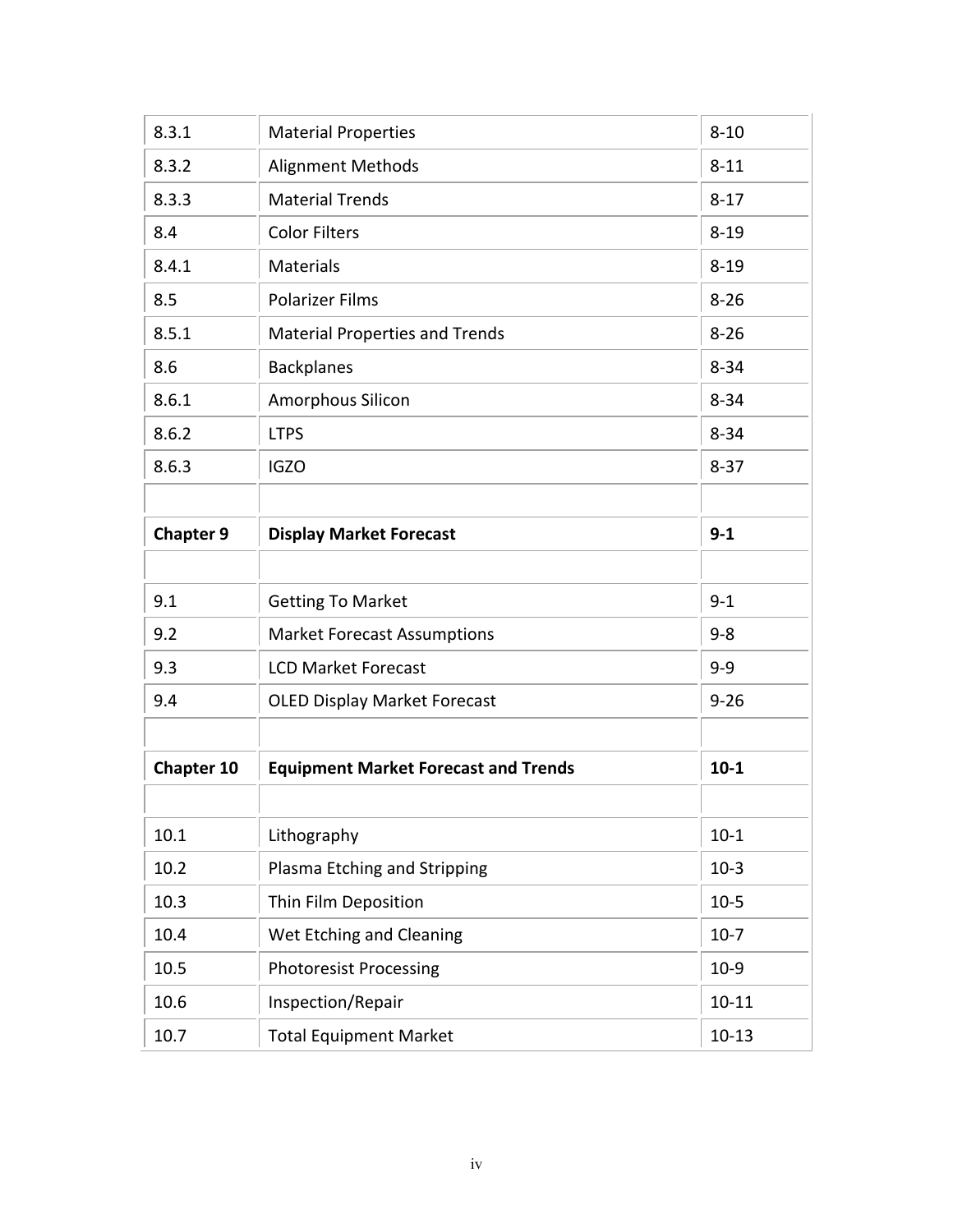| Chapter 11 | <b>Materials Market Forecast and Trends</b>   | $11 - 1$  |
|------------|-----------------------------------------------|-----------|
|            |                                               |           |
| 11.1       | <b>OLED Materials Market</b>                  | $11 - 1$  |
| 11.1.1     | Introduction                                  | $11 - 1$  |
| 11.1.2     | <b>Deposition Methods</b>                     | $11-3$    |
| 11.1.3     | <b>Inkjet Materials</b>                       | $11-6$    |
| 11.1.4     | <b>Residue Cleaning</b>                       | $11 - 11$ |
| 11.2       | <b>LCD Materials Market</b>                   | $11 - 21$ |
| 11.2.1     | <b>LCD Glass Market</b>                       | $11 - 21$ |
| 11.2.2     | <b>Gases Market</b>                           | $11 - 26$ |
|            |                                               |           |
|            | <b>List of Figures</b>                        |           |
|            |                                               |           |
| 6.1        | Schematic of Step-and-Repeat Aligner          | $6 - 26$  |
| 6.2        | <b>Schematic of Hot-Wall LPCVD Reactors</b>   | $6 - 31$  |
| 6.3        | <b>Schematic of PECVD Techniques</b>          | $6 - 33$  |
| 6.4        | Diagram of Magnetron Sputtering Source        | $6 - 40$  |
| 6.5        | Diagram of Rapid Thermal Processor            | $6 - 44$  |
| 6.6        | Process Flow for Cell/Module Inspection       | $6 - 56$  |
| 8.1        | Illustration Of Typical Liquid Crystal Phases | $8 - 7$   |
| 8.1        | <b>Comparison of Color Filter Methods</b>     | $8 - 20$  |
| 9.1        | Worldwide Large Panel Display Market Forecast | $9 - 17$  |
| 9.2        | Worldwide Large-Size TFT Shipments By Region  | $9 - 19$  |
| 10.1       | Worldwide TFT-LCD Equipment Market Growth     | $10 - 17$ |
| 11.1       | <b>OLED Structure</b>                         | $11-2$    |
| 11.2       | Market Shares Of Suppliers For ETL Layer      | $11 - 13$ |
| 11.3       | Market Shares Of Suppliers For Red Materials  | $11 - 14$ |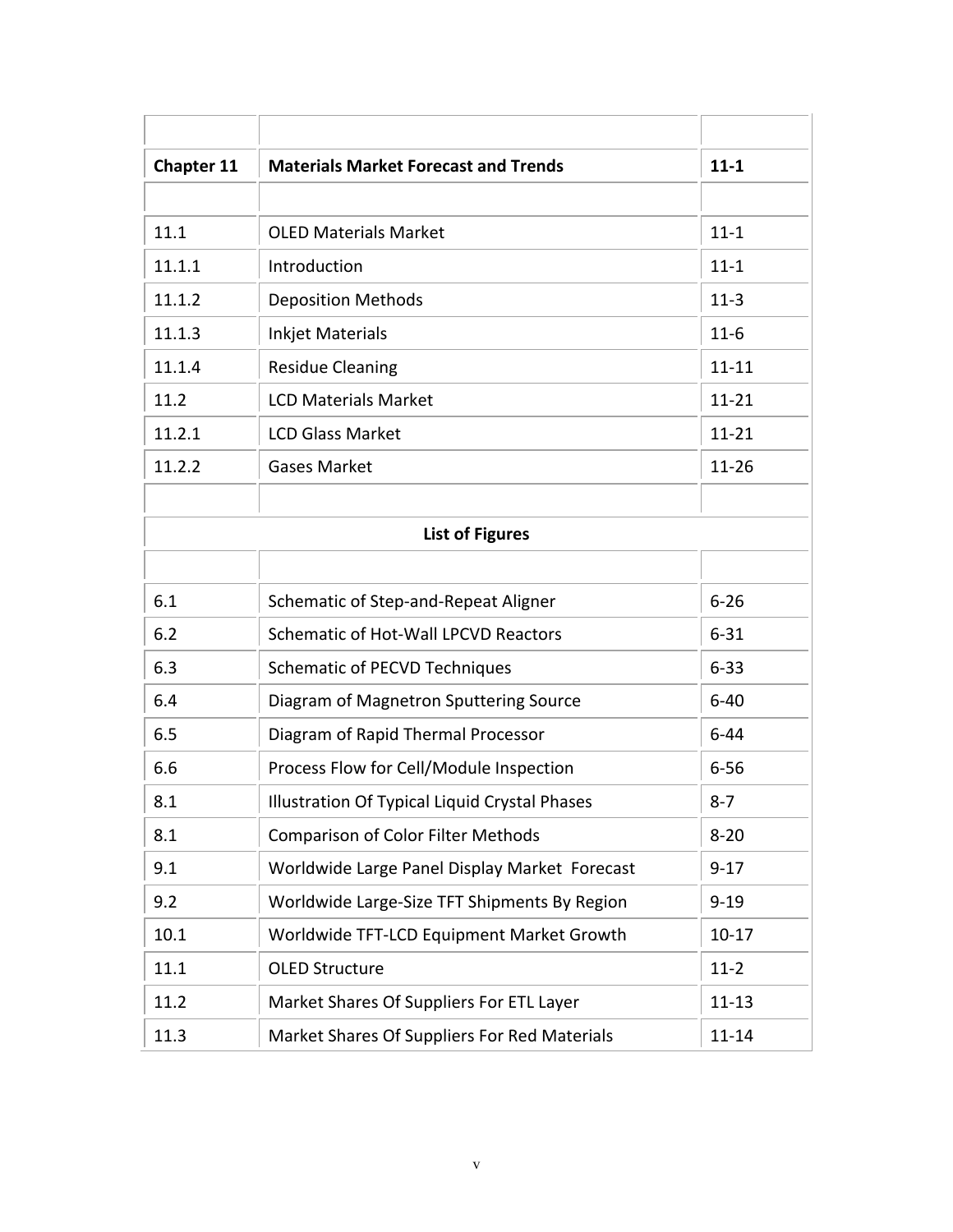| 11.4  | Market Shares Of Suppliers For Green Materials      | $11 - 15$ |
|-------|-----------------------------------------------------|-----------|
| 11.5  | Market Shares Of Suppliers For Blue Materials       | $11 - 16$ |
| 11.6  | Market Shares Of Suppliers For HTL Layer            | $11 - 17$ |
| 11.7  | Market Shares Of Suppliers For HIL Layer            | $11 - 18$ |
| 11.8  | LCD Glass Output by Supplier                        | $11 - 23$ |
| 11.9  | <b>LCD Glass Output Market Share</b>                | $11 - 24$ |
| 11.10 | <b>Electronic Specialty Gases (ESGS) Market</b>     | $11 - 27$ |
| 11.11 | Electronic Bulk Gases (EBGS) Market                 | 11-28     |
| 11.12 | <b>Gases Used To Manufacture Displays</b>           | 11-29     |
|       |                                                     |           |
|       | <b>List of Tables</b>                               |           |
|       |                                                     |           |
| 6.1   | Investment for Large-size TFT-LCD Panel Plants      | $6 - 7$   |
| 6.2   | Causes of Defects in TFT LCD Manufacturing          | $6 - 15$  |
| 7.1   | <b>Common Wafer Processing Chemicals</b>            | $7-49$    |
| 7.2   | Advantages and Disadvantages of Various             |           |
|       | <b>Cleaning Methods</b>                             | $7 - 52$  |
| 8.1   | <b>Desired Nematic LC Material Characteristics</b>  | $8 - 14$  |
| 8.2   | <b>Characteristics of Aligning Materials</b>        | $8 - 17$  |
| 9.1   | Worldwide LCD Display Market Forecast               | $9 - 16$  |
| 9.2   | Major LCD Panel Makers Market Share 2008-2016       | $9 - 22$  |
| 9.3   | <b>Major LCD Panel Makers Capacity</b>              | $9 - 24$  |
| 9.4   | Major LCD Panel Makers Capacity Forecast            | $9 - 25$  |
| 9.5   | <b>OLED Capacity Expansion Plans</b>                | $9 - 28$  |
| 9.6   | <b>OLED Display Market Forecast by Applications</b> | $9 - 30$  |
| 9.7   | <b>OLED Display Market Forecast by Applications</b> | $9 - 31$  |
| 9.8   | <b>OLED Oversupply Calculations</b>                 | $9 - 33$  |
| 10.1  | Worldwide TFT-LCD Stepper/Scanner Market Forecast   | $10-2$    |